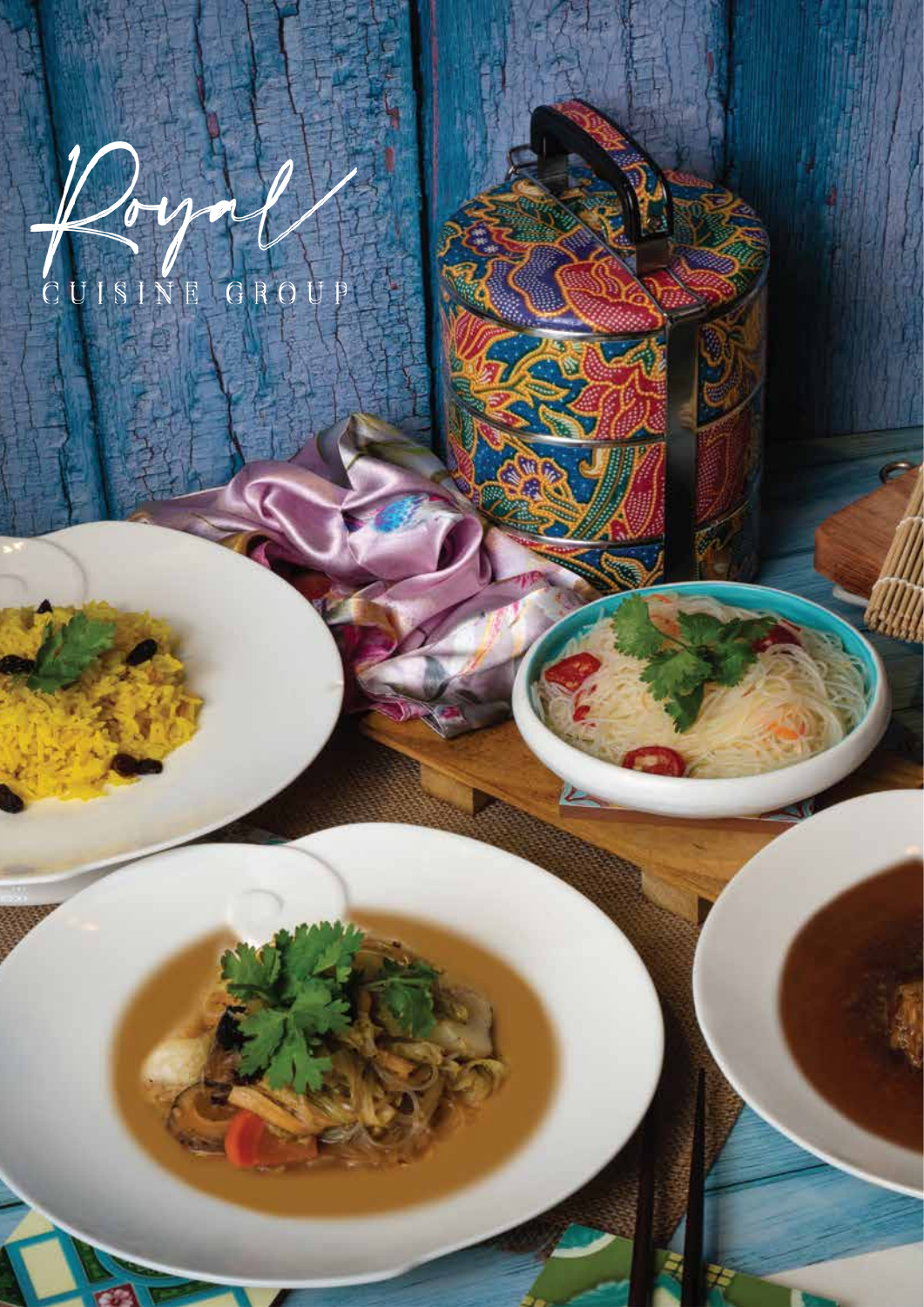## SO SEDAP! FAMILY PARTY SET A \$128/SET

#### **Appetizer**

**Somally Servilled Chicken and Mutton Satay with** Spicy Peanut Sauce and Condiments

### **Mains**

**Family Set Menu** 

- **※ Bibik's Curry Chicken**
- **※ Ikan Assam Pedas**
- **※ Sayur Lodeh**
- **※ Mini Ngoh Hiang**
- Nyonya Cucumber Salad
- **※ Fragrant Nasi Kunyit**

### **Dessert**

 **\* Chilled Sea Coconut w Fruit Cocktail** 

# SO SEDAP! FAMILY PARTY SET B \$158/SET

#### **Appetizer**

- **k** Grilled Chicken and Mutton Satay with Spicy Peanut Sauce and Condiments
- **\*\*** Tumeric Fried Chicken Wings with Chilli Sauce

### **Mains**

- **※ Signature Ayam Buah Keluak**
- **\*** Oven Baked Sambal Seabass
- **※ Nyonya Chap Chye**
- **※ Mini Ngoh Hiang**
- **\***Tanghoon Salad
- Choice of Nasi Goreng Laksa **OR** Kampong Dry Mee Siam

### **Dessert**

- **※ Bubur Cha Cha**
- **※ Fresh Fruits Plate**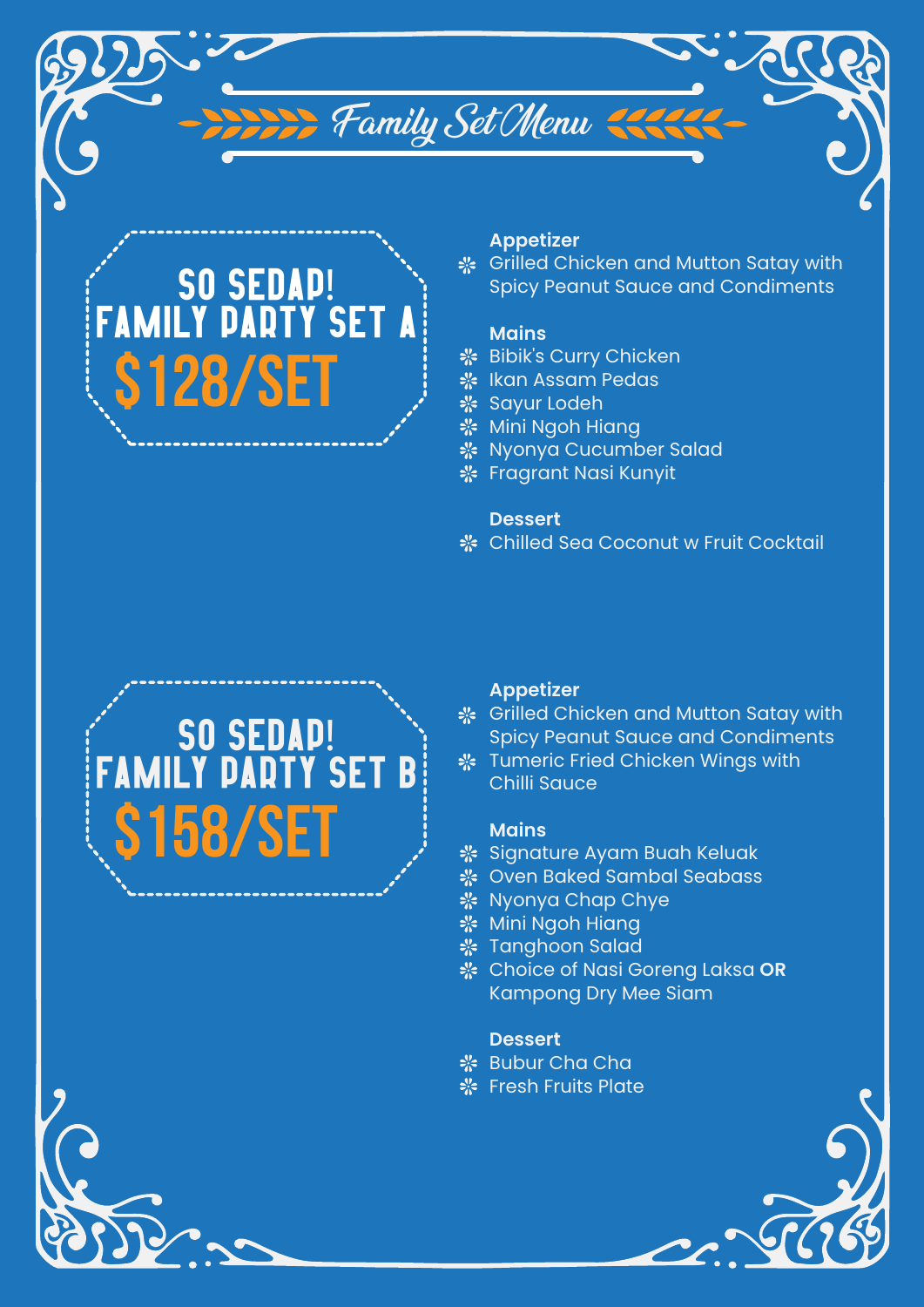

- \* Bento and party set packed in sustainable ware. Individual disposable cutleries & serviettes provided. Table for food and warmers is not provided.
- \* Food to be consumed within I hour upon delivery.
- \* Orders must be made at least 3 working days (72 hours) excluding Saturday, Sunday & Public Holiday prior to the delivery date.
- Actual delivery time may vary within 30 minutes before or after the stipulated delivery time.
- Amendments must be made at least 2 working days prior to delivery. For amendments made in less than 2 working days, a handling fee will apply.
- \* Cancellation requests must be received in writing at least 3 working days before the delivery date. 1 working day or less, a cancellation charge of 50% of the invoice amount will be levied. The full invoice amount will be charged for cancellation made on the delivery date.
- \* Delivery charge of \$20.00 applies. Free delivery with a minimum order of \$300.
- Additional surcharge of \$10.00 applies for CBD and Orchard areas (First 2 digits of postal code: 01,02,03,04,05,06,07,08, 17, 18, 19, 22 & 23, 24) for all deliveries.
- \* Full payment is required for secure booking via Credit Card, Bank Transfer or PayNow for all orders.
- \* All items are subject to availability.
- \* Management reserves the right to replace any dish (of similar value) should it be unavailable at the time of delivery.
- \* Photos are for illustration only.